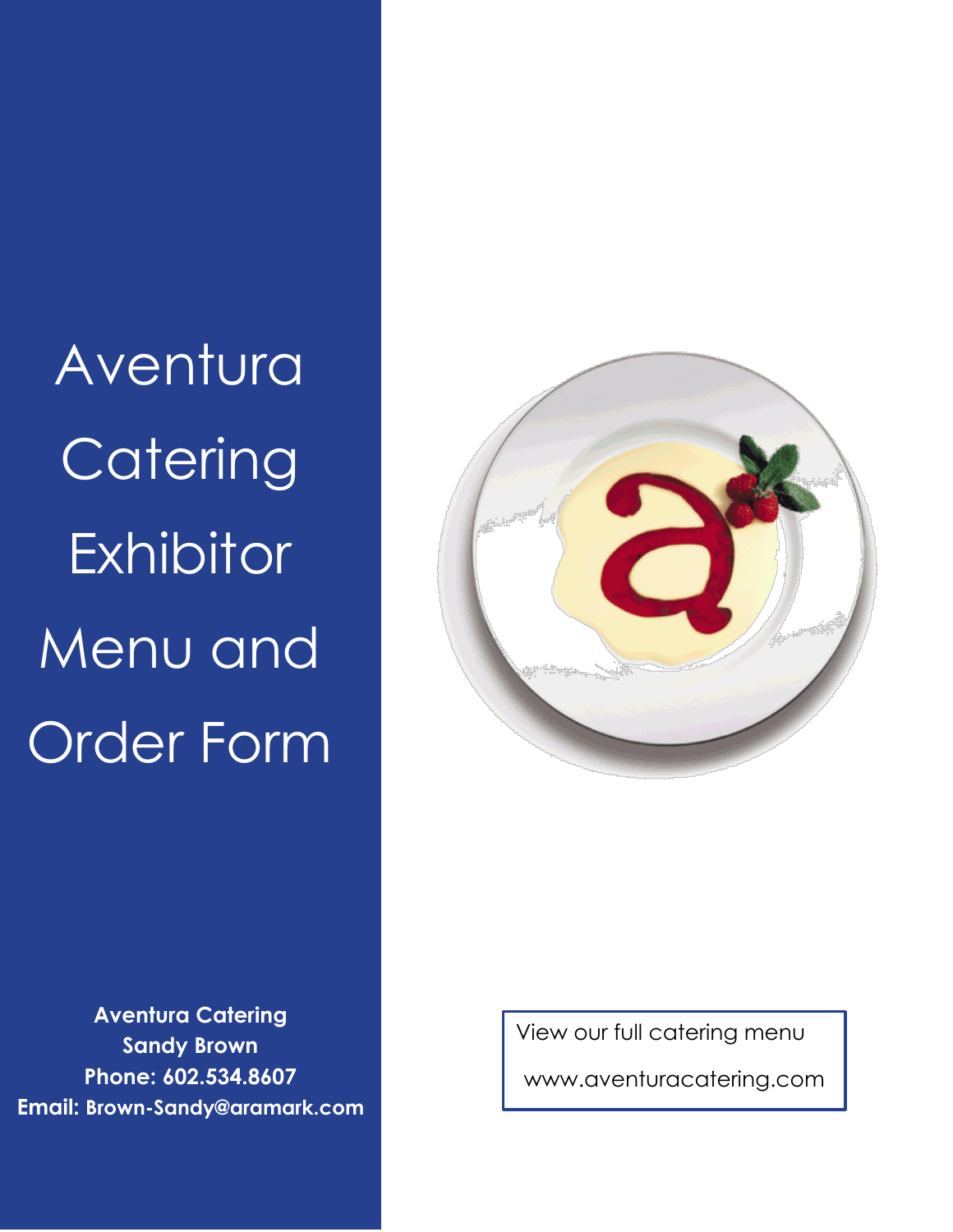### beverages

#### **freshly brewed coffee**

our coffee service includes disposable cups with lids, creamer, sugar, artificial sweeteners, stir sticks and disposable napkins. coffee is priced per gallon with a 2-gallon minimum required per variety.

starbucks® house blend coffee \$72.00++ per gallon

starbucks® decaffeinated coffee \$72.00++ per gallon

tazo® hot tea \$72.00++ per gallon

#### **beverage service**

assorted pepsi® soft drinks \$4.00++ each individual bottled aquafina® water \$4.00++ each individual sparkling water \$5.00++ each bubly® flavored sparkling water \$4.00++ each individual assorted fruit juice \$5.00++ each iced tea, lemonade or fruit punch \$46.00++ per gallon infused waters of strawberry-basil, cucumber or citrus \$30.00++ per gallon

#### **water cooler daily rental \$75.00+**

refrigerated water cooler rental and setup

(5) gallon purified water bottle **\$28.00++** Includes disposable cups *electrical needs: 500 watts (5 amp) 110 volt must be ordered by client through commonwealth electric*

#### **logo bottled water**

your booth attendees will be your own personal marketers with your company's logo bottled water. provide us with your company logo and we'll custom order your bottled waters. a lead time of 30 days is required with a minimum of 20 cases ordered. \$200.00 artwork fee.

12 oz bottled waters  $$96.00++$  per case 16.9 oz bottled waters \$102.00++ per case

Please be advised that all food and beverage items served within the Phoenix Convention Center & Venues must be prepared and presented by Aventura Catering. This includes requests for exhibitor amenities such as bottled water, hard candies, etc. Local health code regulations prohibit guests from removing remaining food and beverages from the Phoenix Convention Center & Venues.

A 22% administrative fee and current sales tax will be added to all food and beverage.

A minimum order of \$100.00 is required. If not met, client is subject to a \$35.00+ delivery fee.

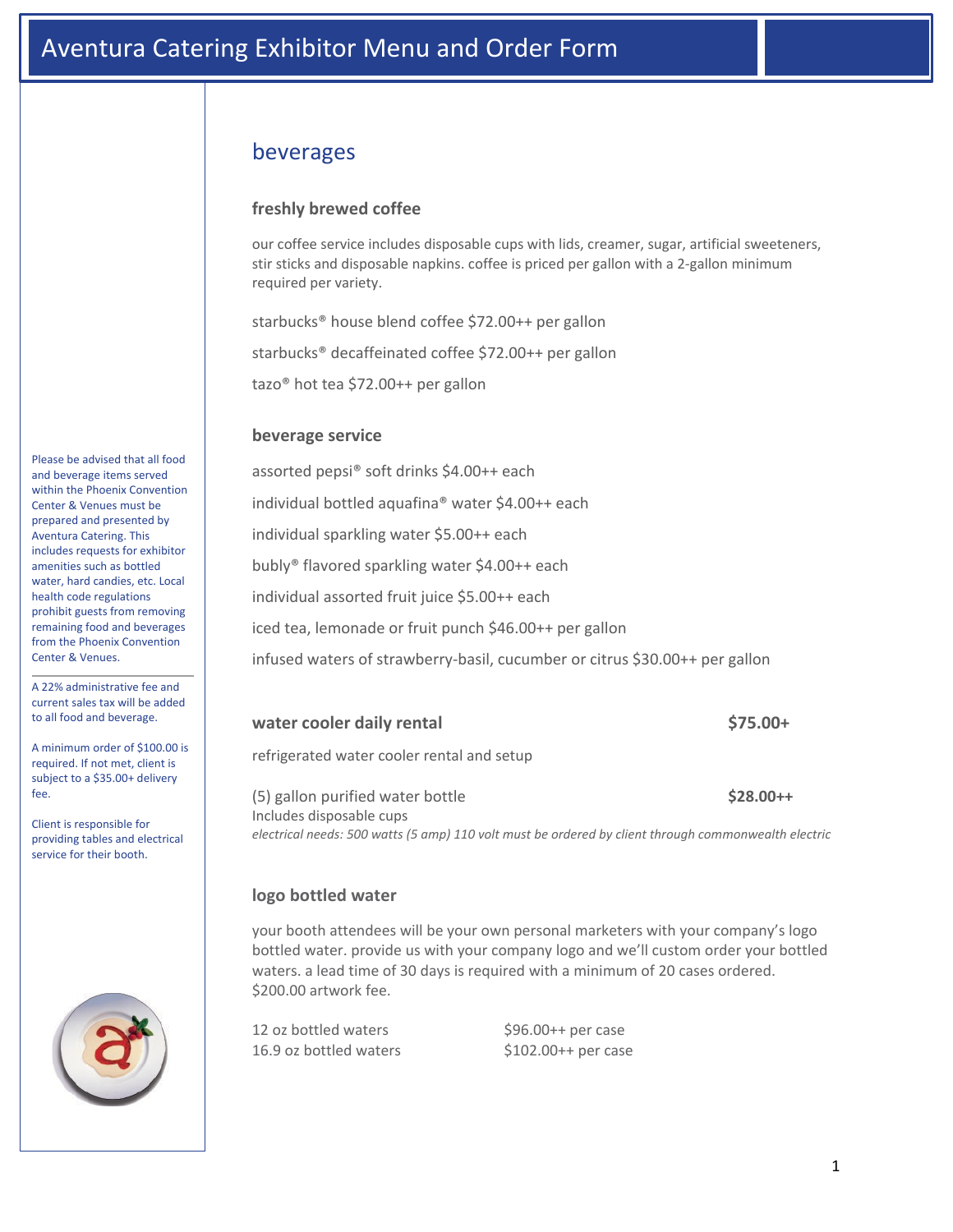## à la carte

#### **bakery breakfast bites**

assorted bagels, cream cheese \$48.00++ per dozen assorted danish pastries \$46.00++ per dozen innovation bakery bread, muffins \$45.00++ per dozen assorted donuts \$48.00++ per dozen

#### **sweet**

assorted cookies \$35.00++ per dozen oreo® crusted fudge brownies \$45.00++ per dozen rich white chocolate m&m® topped blondies \$45.00++ per dozen chocolate dipped strawberries \$72.00++ per dozen petite french dessert pastries \$72.00++ per dozen assorted candy bars \$48.00++ per dozen

#### **savory**

tri colored tortilla chips and salsa (for 25) \$150.00++ tri colored tortilla chips and guacamole (for 25) \$150.00++ pita chips and spinach dip (for 25) \$150.00++ homemade potato chips and onion dip (for 25) \$150.00++ mixed nuts \$6.00++ each mini pretzel, spicy snack mix, trail mix \$5.00++ each

#### **rejuvenating**

granola bars \$4.00++ each fresh fruit cup \$6.00++ each whole fresh fruit \$3.50++ each

#### **sandwich trays**

silver dollar sandwich platter (25) \$85.00++ each assortment to include roast beef, ham, turkey, variety of cheeses bowl of potato chips

croissant sandwich platter (10)  $$95.00++$  each assortment to include roast beef and cheddar, ham and american turkey and swiss, bowl of potato chips

Please be advised that all food and beverage items served within the Phoenix Convention Center & Venues must be prepared and presented by Aventura Catering. This includes requests for exhibitor amenities such as bottled water, hard candies, etc. Local health code regulations prohibit guests from removing remaining food and beverages from the Phoenix Convention Center & Venues.

A 22% administrative fee and current sales tax will be added to all food and beverage.

A minimum order of \$100.00 is required. If not met, client is subject to a \$35.00+ delivery fee.

Client is responsible for providing tables and electrical service for their booth.



2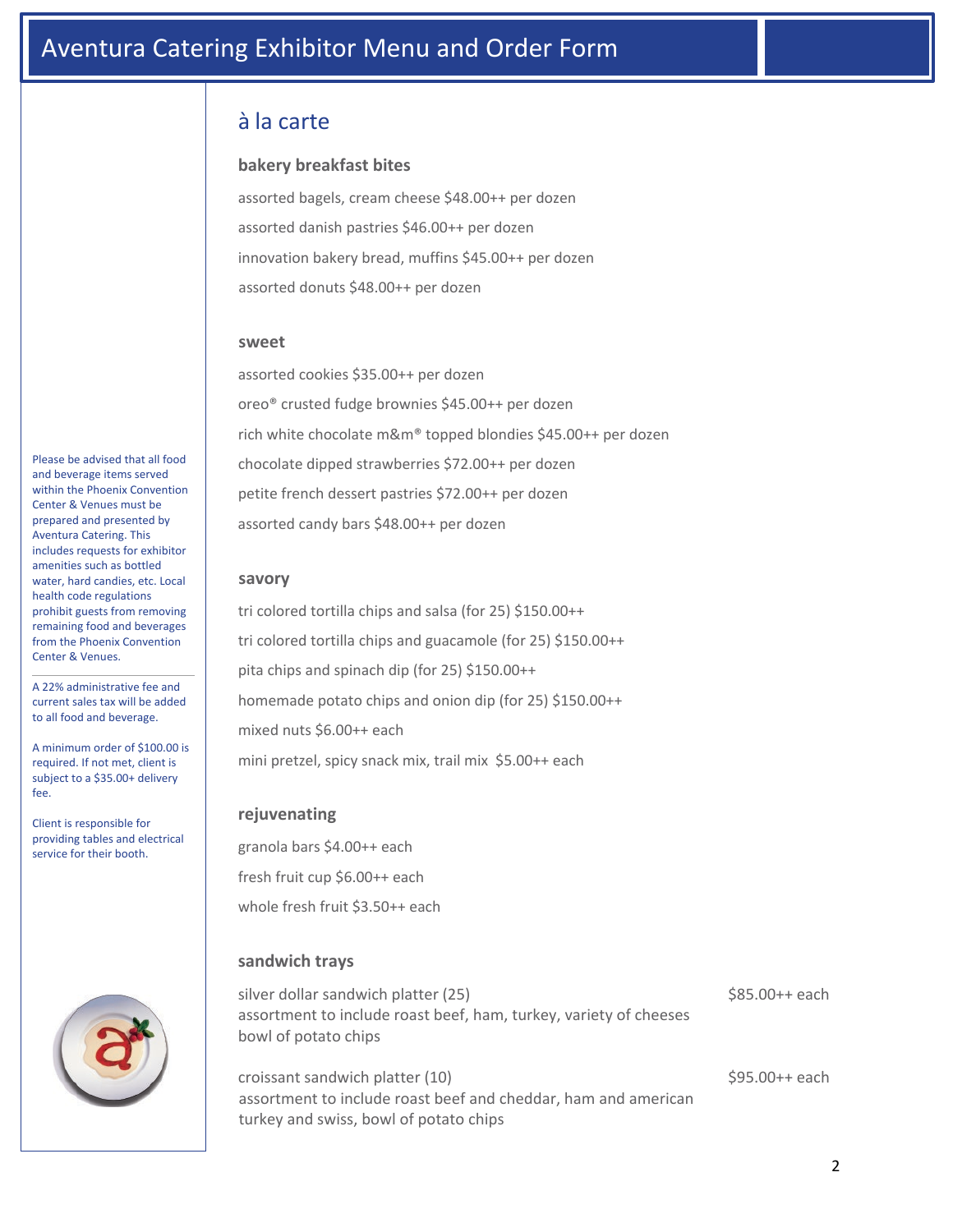## specialty booth stations

#### **starbucks bike \$1,500.00++**

includes the bike, 15 gallons of cold brew coffee, flavored syrups disposable cups and condiments for four hours of service

additional coffee: \$400.00++ per 5 gallons

*booth attendant required: \$165.00+ (up to 4 hours) provided by aventura to operate equipment*

#### **poppin' popcorn**

select our table top popcorn machine or our antique popcorn cart for your booth. each station yields approximately (200) servings of theater style popcorn for up to 4 hours of service and includes popcorn bags and disposable napkins. select one seasoning flavor: theater butter, white cheddar, garlic parmesan, cheesy jalapeño or caramel. a dedicated booth attendant is required.

table top popcorn station  $$300.00++$ 

antique popcorn cart station  $$350.00++$ 

*booth attendant required: \$165.00+ (up to 4 hours) provided by aventura to operate equipment electrical needs: 2000 watts (20 amp) 120 volt must be ordered by client through commonwealth electric*

additional 200 servings of popcorn \$175.00++

#### **smoothie bar with tiki cart \$650.00++ per hour**

# **(3 hour minimum)**

specialty made-to-order smoothie bar is a show stopping treat. includes (100) smoothies per hour with disposable cups, straws and napkins with your choice of (2) flavors: strawberry, mango, strawberry-banana, peach, berry berry or piña colada. a dedicated attendant is required.

additional smoothies available at \$6.00++ each

*booth attendant required: \$165.00+ (up to 4 hours) provided by aventura to operate equipment electrical needs: 2000 watts (20 amp) 120 volt must be ordered by client through commonwealth electric*

#### **candy store \$650.00++**

ultimate candy buffet that can be coordinated with your company color or event theme. glass containers to display candy with individual bags included. choice of 7 candies to choose from including: gummy bears, mary janes, candy sticks, jelly beans, starburst®, lollipops, red hots®, hershey's® kisses, red vines, m&ms® or let us know your favorite candy! serves 100 guests.

Please be advised that all food and beverage items served within the Phoenix Convention Center & Venues must be prepared and presented by Aventura Catering. This includes requests for exhibitor amenities such as bottled water, hard candies, etc. Local health code regulations prohibit guests from removing remaining food and beverages from the Phoenix Convention Center & Venues.

A 22% administrative fee and current sales tax will be added to all food and beverage.

A minimum order of \$100.00 is required. If not met, client is subject to a \$35.00+ delivery fee.

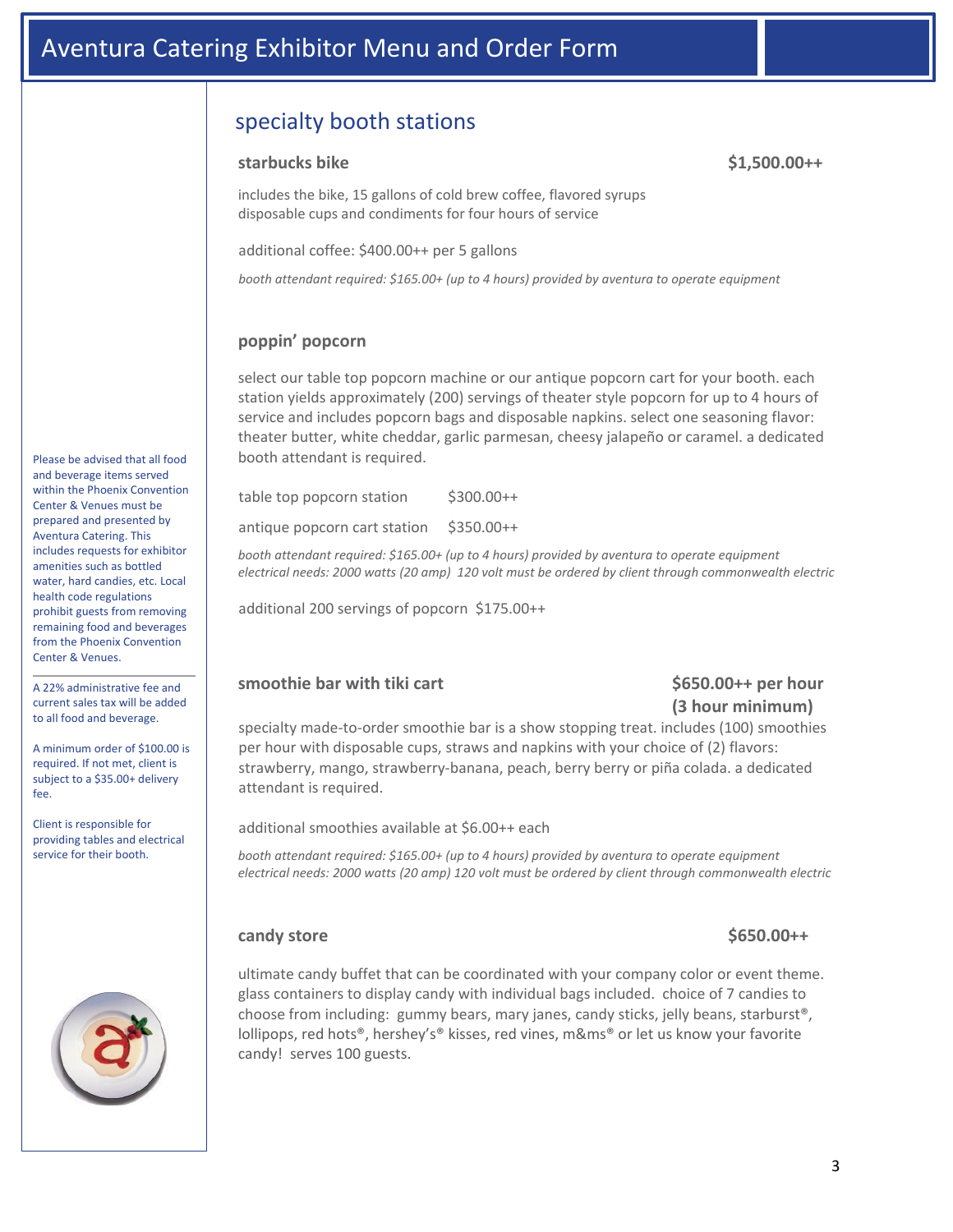## specialty booth stations continued

#### ice cream sandwiches  $\zeta$ 600.00++

ice cream sandwiched in between bakery fresh cookies that are a treat no one can resist. includes (100) 2.5" ice cream sandwiches for 2 hours of service with a dedicated attendant, disposable napkins and utensils with your choice of (2) ice cream flavors: vanilla, chocolate, strawberry, mint chip, butter pecan and choice of (2) cookie flavors: chocolate chip, sugar, snickerdoodle.

additional servings: \$150.00++ (serves 25)

#### **fresh baked cookie station \$350.00++**

tempt show traffic to your booth with the warm and welcoming scent of freshly baked cookies. the fresh baked cookie station includes up to 4 hours of service, a table top otis spunkmeyer gourmet cookie oven, disposable napkins and approximately (160) 2 oz. cookies with your choice of (1) flavor: chocolate chip, oatmeal raisin or white chocolate macadamia nut.

additional case of cookie dough (160 cookies) available at \$200.00++ per case

*booth attendant required: \$165.00+ (up to 4 hours) to bake and distribute cookies electrical needs: 2000 watts (20 amp) 120 volt must be ordered by client through commonwealth electric*

#### **cappuccino bar \$450.00++ per hour (3 hour minimum)**

a barista presents your guests with specialty made-to-order coffee service of espresso shots, flavored cappuccinos, macchiato, mochas, lattes, hot chocolate and steamers. the cappuccino bar includes disposable cups with lids and napkins.

*barista required: \$165.00+ (up to 4 hours) provided by aventura to serve beverages electrical needs: 2000 watts (20 amp) 120 volt and 500 watts (5 amp) 110 volt must be ordered by client through commonwealth electric*

#### **italian soda bar \$1,500.00++**

welcome your guests to your booth by offering soda with an italian twist. the italian soda bar includes up to 4 hours of service and (250) 12 oz. servings with disposable cups with lids and straws. select up to three flavors: strawberry, raspberry, peach, orange, lemon, lime.

additional servings: \$125.00++ per hour (serves 25)

*booth attendant required: \$165.00+ (up to 4 hours) provided by aventura to serve beverages*

#### **bubly**® **bar \$1,250.00++**

assorted flavors of bubly® sparkling water with fresh fruit to enhance the flavor pineapple, mango, fresh berries, lemons (serves 250)

*booth attendant required: \$165.00+ (up to 4 hours)*

Please be advised that all food and beverage items served within the Phoenix Convention Center & Venues must be prepared and presented by Aventura Catering. This includes requests for exhibitor amenities such as bottled water, hard candies, etc. Local health code regulations prohibit guests from removing remaining food and beverages from the Phoenix Convention Center & Venues.

A 22% administrative fee and current sales tax will be added to all food and beverage.

A minimum order of \$100.00 is required. If not met, client is subject to a \$35.00+ delivery fee.

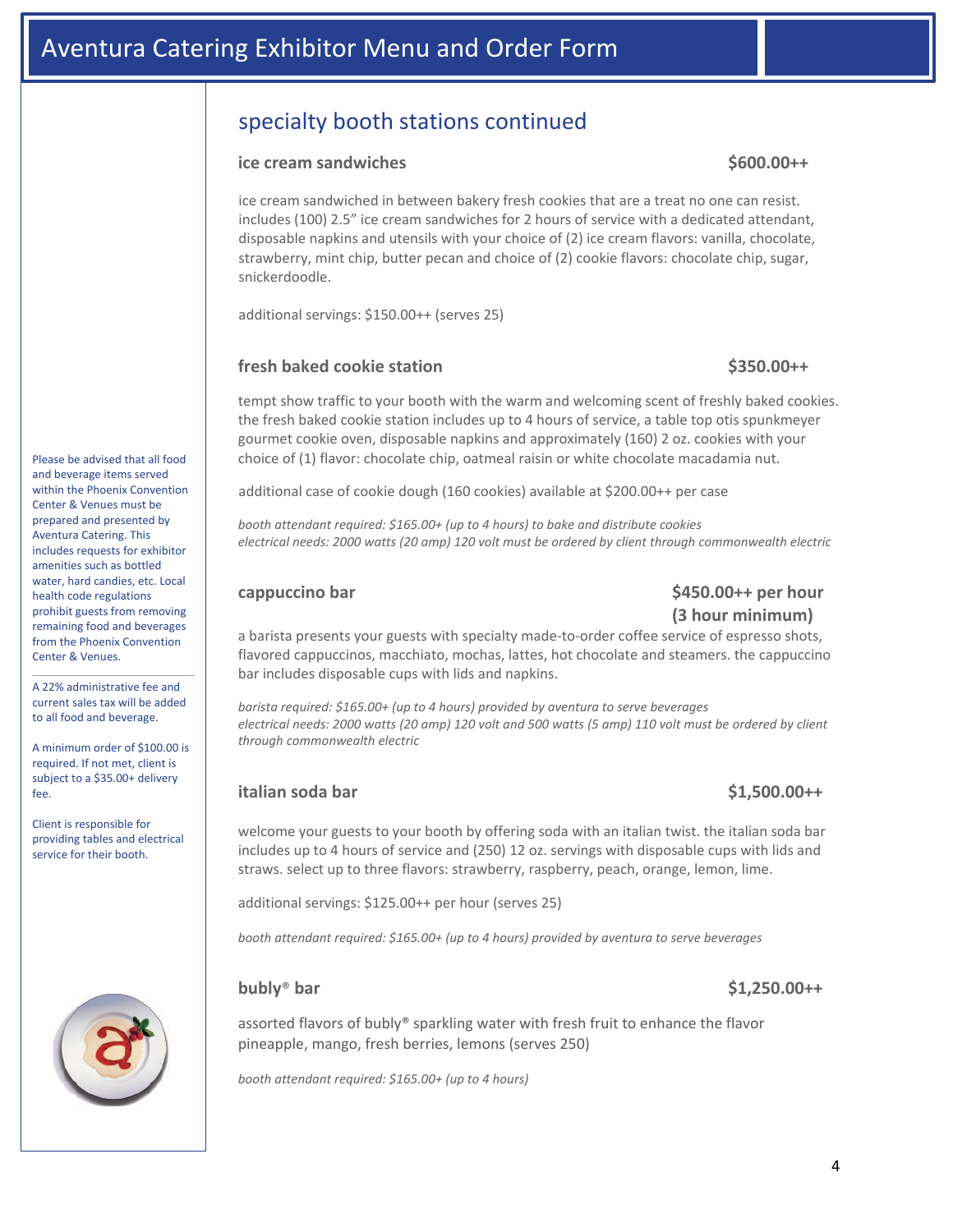## Aventura Catering Exhibitor Menu and Order Form

## specialty booth stations continued

#### **dippin' dots stand \$800.00++**

the original beaded ice cream is a fun and tasty treat! this stand comes with ice cream cups, spoons and disposable napkins with your choice of two flavors for up to 4 hours of service and (100) servings: chocolate, strawberry, vanilla, rainbow, cookies 'n cream, mint chocolate, banana split, cotton candy, birthday cake. a dedicated attendant is required.

*booth attendant required: \$165.00+ (up to 4 hours) provided by aventura to operate equipment electrical needs: 2000 watts (20 amp) 120 volt must be ordered by client through commonwealth electric*

### hot and soft pretzels **by a struck of the set of the set of the set of the set of the set of the set of the set of the set of the set of the set of the set of the set of the set of the set of the set of the set of the set**

### keep your soft jumbo pretzels warm with our tabletop pretzel warmer. the pretzel warmer holds up to 36 pretzels and displays them for an easy grab and go snack. order your pretzel quantity and our staff will deliver, setup and remove the warmer for you. a minimum order of 36 pretzels is required.

traditional pretzels \$4.00++ each

add individual servings of cheese dip \$1.00++ each

*booth attendant required: \$165.00+ (4 hour minimum) provided by aventura to operate equipment electrical needs: 2000 watts (20 amp) 120 volt must be ordered by client through commonwealth electric*

#### **hydration station \$275.00++**

#### refreshing and delicious, this station will quench your thirst. the hydration station comes with 2 gallons of infused water, 2 gallons of lemonade and 2 gallons of iced tea presented with beverage dispensers, disposable cups with lids and napkins. select from the following flavors:

2 gallons of infused water, choice of: strawberry-basil, cucumber or citrus

2 gallons of lemonade, choice of: classic, strawberry, lavender or mango

2 gallons of iced tea, choice of: regular, passion fruit or prickly pear

### **keurig**® single cup coffee service  $\left( \frac{1}{2} \right)$  single cup coffee service

### brew fresh coffee by the cup (30 pods per kit) includes a single cup coffee brewer with assorted gourmet flavors disposable cups with lids, creamer, sugar, artificial sweeteners, stir sticks and disposable napkins

additional pod refill (30 pods) \$85.00++

*electrical needs: 500 watts (5 amp) 110 volt must be ordered by client through commonwealth electric*

Please be advised that all food and beverage items served within the Phoenix Convention Center & Venues must be prepared and presented by Aventura Catering. This includes requests for exhibitor amenities such as bottled water, hard candies, etc. Local health code regulations prohibit guests from removing remaining food and beverages from the Phoenix Convention Center & Venues.

A 22% administrative fee and current sales tax will be added to all food and beverage.

A minimum order of \$100.00 is required. If not met, client is subject to a \$35.00+ delivery fee.

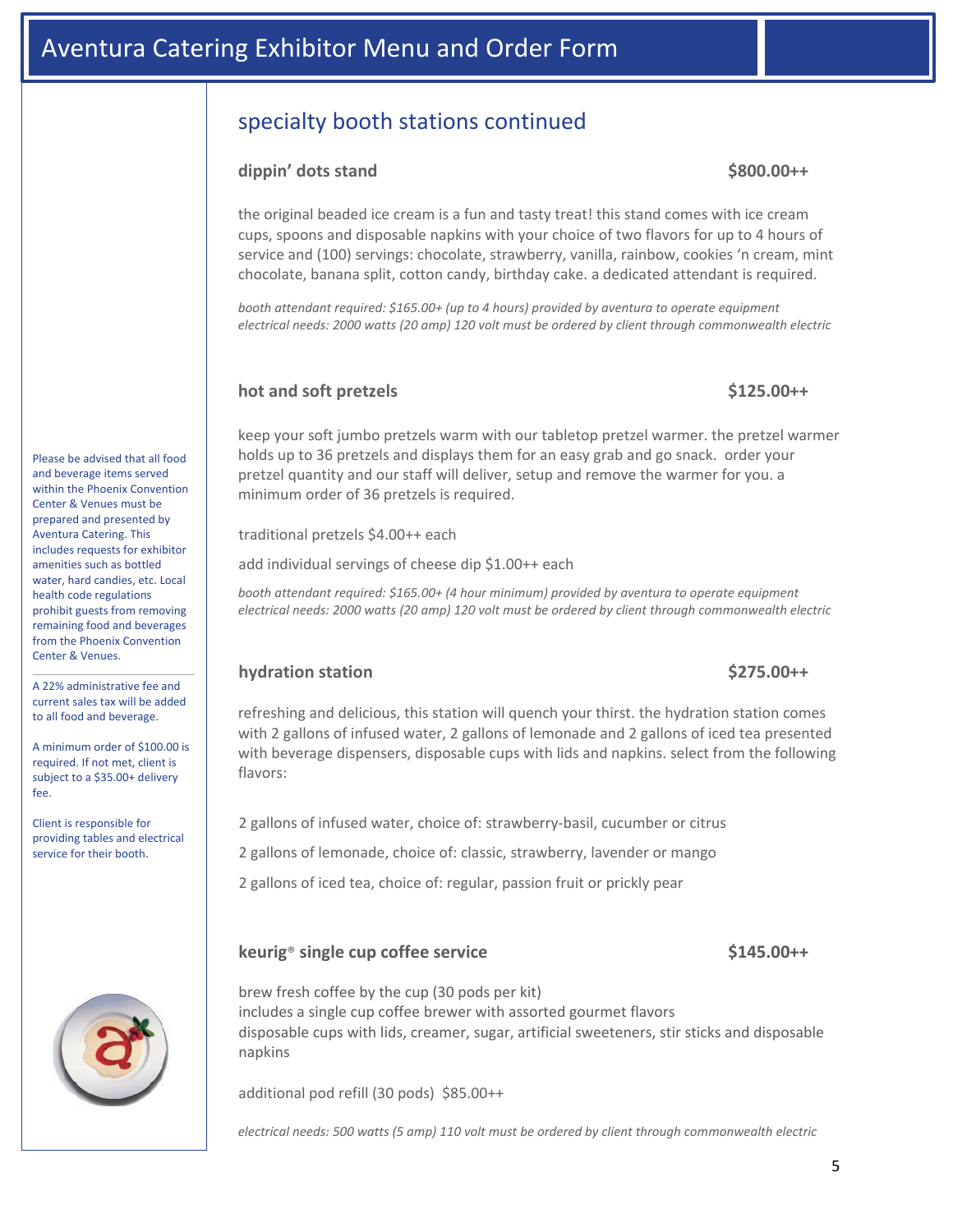## bar service

aventura, as a licensee, is responsible for the administration of the sale and service of all alcoholic beverages in accordance with the arizona department of liquor licenses and control. therefore, in compliance with the state law, all beer, wine and liquor must be supplied and served by aventura. one bartender per bar is required and will automatically be applied to your order for \$185.00+ for up to 4 hours of service. each additional hour is \$45.00+ per hour.

#### **host bar**

*the host bar is based on consumption*

premium cocktails \$9.00++ each house wine by the glass \$9.00++ each imported beer \$8.00++ each domestic beer \$7.00++ each bottled still water \$4.00++ each bottled sparkling water \$5.00++ each assorted pepsi® soft drinks \$4.00++ each

#### **host specialty items**

imported beer keg \$575.00++ each *heineken®, corona®, stella artois®*  local microbrew beer keg \$550.00++ each

*four peaks kilt lifter, san tan devil's ale, papago orange blossom huss brewing scottsdale blonde, arizona light*

domestic beer keg \$385.00++ each

*budweiser®, bud light®, miller lite®*

*electrical needs: 500 watts (5 amp) 120 volt must be ordered by client through commonwealth electric \*ask your sales professional for additional options*

#### **huss brewing bicycle \$900.00++**

includes an assortment of (100) huss can beers. showcase your booth with our colorful huss brewing bike featuring local huss brewery assortment of microbrews *bartender required at \$185.00+ for up to 4 hours of service*

serves (100) mimosas for up to 4 hours of service made with house champagne, orange juice, cranberry juice**,** grapefruit juice, raspberries, blueberries and strawberries. disposable serviceware included. *bartender required at \$185.00+ for up to 4 hours of service*

#### **margarita madness \$1,900.00++**

(225) frozen margaritas with our frozen margarita machine made with your choice of one of the following: classic, strawberry or prickly pear margaritas. disposable serviceware included. *bartender required at \$185.00+ for up to 4 hours of service electrical needs: 500 watts (5 amp) 120 volt must be ordered by client through commonwealth electric*

Please be advised that all food and beverage items served within the Phoenix Convention Center & Venues must be prepared and presented by Aventura Catering. This includes requests for exhibitor amenities such as bottled water, hard candies, etc. Local health code regulations prohibit guests from removing remaining food and beverages from the Phoenix Convention Center & Venues.

A 22% administrative fee and current sales tax will be added to all food and beverage.

A minimum order of \$100.00 is required. If not met, client is subject to a \$35.00+ delivery fee.

Client is responsible for providing tables and electrical service for their booth.



### **mimosa bar \$1,000.00++**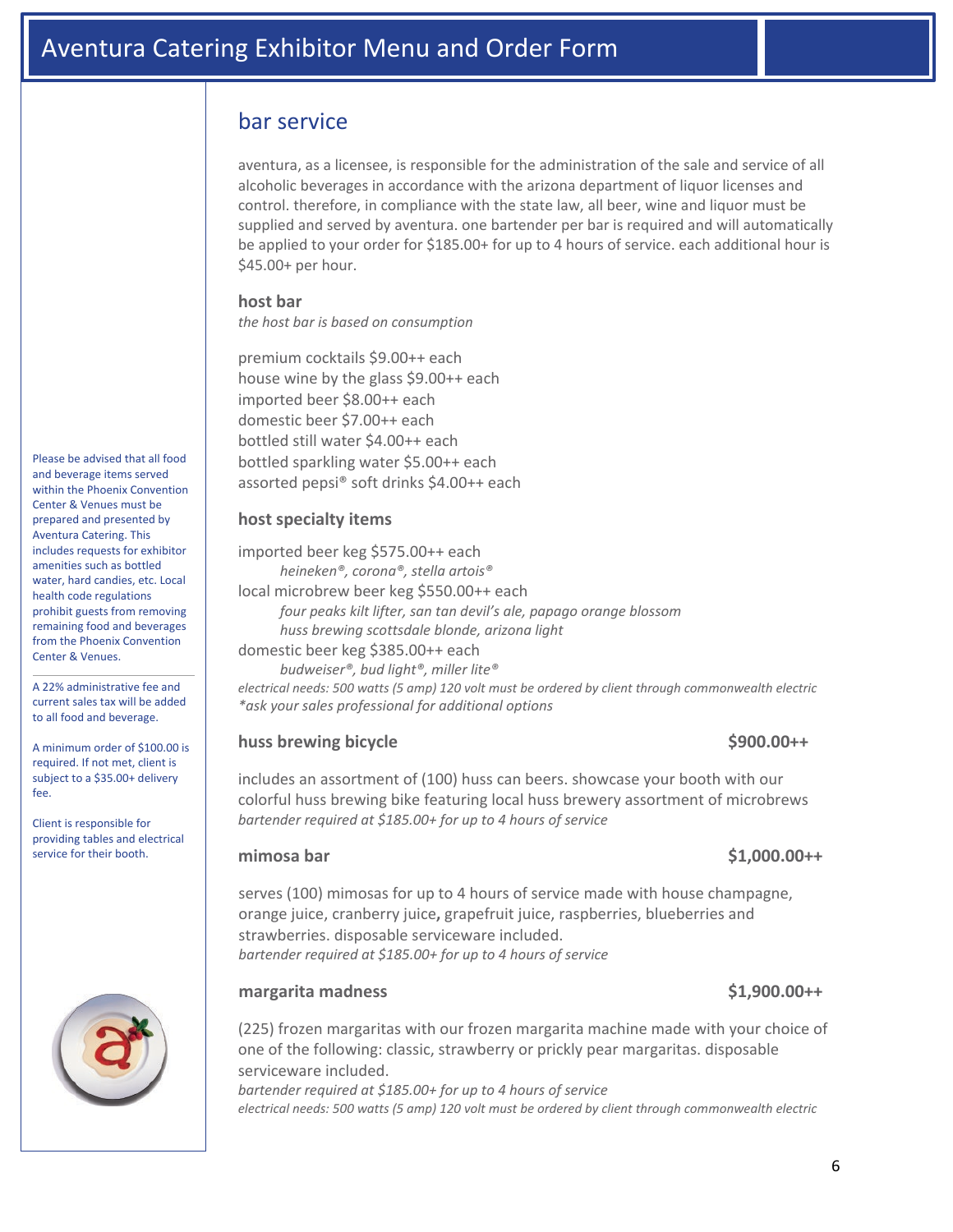## general information, policies and procedures

#### FOOD & BEVERAGE REGULATIONS

All food and beverage items served within Phoenix Convention Center & Venues must be prepared and presented by Aventura…A Premier Catering Company. This includes requests for exhibitor amenities such as logo-bottled water, hard candies, etc. Local health code regulations prohibit guests from removing remaining food and beverage from the Convention Center. Aventura, as a licensee, is responsible for the administration of the sale and service of all alcoholic beverages in accordance with the Arizona Department of Liquor Licenses and Control. Therefore, in compliance with the state law, all beer, wine and liquor must be supplied and served by Aventura.

#### EVENT PLANNING

#### **Exhibitor Food & Beverage Order Specifications**

To insure the proper planning of your event, we kindly request that all exhibitor food and beverage specifications be received in writing by our office no later than fourteen (14) days prior to the date of your first service. Orders received within fourteen (14) days of the first scheduled service will incur a 10% late administrative charge.

#### **Confirmation of Orders**

Upon receipt of all written food and beverage specifications, your Aventura Sales Professional will review and provide the customer with written confirmation of services ordered. A separate event order will be issued to the customer for each individual service, along with a contract outlining specific agreements between the customer and the caterer, Aventura. The contract, signed event orders and payment in full must be received by Aventura no less than five (5) business days prior to the first event. The event orders, when completed, will form part of your contract. Menu prices are subject to change without notice. **Client Responsibility**

The client is responsible for ordering electrical power from Commonwealth Electric and booth catering tables and/or bar fronts and bar back tables from show decorator if necessary.

#### PAYMENT POLICY

**Deposits**

Aventura policy requires full payment (100%) of total estimated charges in advance. **Acceptable Forms of Payment**

Company check, American Express, Visa, MasterCard and Discover are considered acceptable forms of payment. If payment is received within less than three (3) business days prior to the event, certified funds or credit card payment will be required. If company check is utilized for payment, a credit card will be required to facilitate on site additions and changes to existing orders.

**Cancellation** 

Full charges will apply to cancellations made within five (5) business days prior to delivery.

#### ADMINISTRATIVE CHARGE\* AND SALES TAX

• All food and beverage items are subject to 22% administrative charge\* and applicable Arizona sales tax. Administrative charge\* is taxable in the State of Arizona.

- ++ indicates the addition of 22% administrative charge\* and applicable sales tax
- + indicates the addition of applicable Arizona sales tax (currently 8.6%)
- Administrative charge\* and sales tax are subject to change without notice

#### DELIVERY FEES

All catering orders or re-orders totaling less than \$100.00 (excluding administrative charge\* and sales tax) will result in a \$35.00+ delivery fee.

#### BEVERAGE PURCHASE POLICY

All beverage items are sold à la carte and cannot be purchased on a consumption basis.

#### **LABOR**

Each booth attendant is \$165.00+ and bartender is \$185.00+ for up to 4 hours, each additional hour is \$45.00+ per hour for each attendant or bartender.

Please be advised that all food and beverage items served within the Phoenix Convention Center & Venues must be prepared and presented by Aventura Catering. This includes requests for exhibitor amenities such as bottled water, hard candies, etc. Local health code regulations prohibit guests from removing remaining food and beverages from the Phoenix Convention Center & Venues.

A 22% administrative fee and current sales tax will be added to all food and beverage.

A minimum order of \$100.00 is required. If not met, client is subject to a \$35.00+ delivery fee.

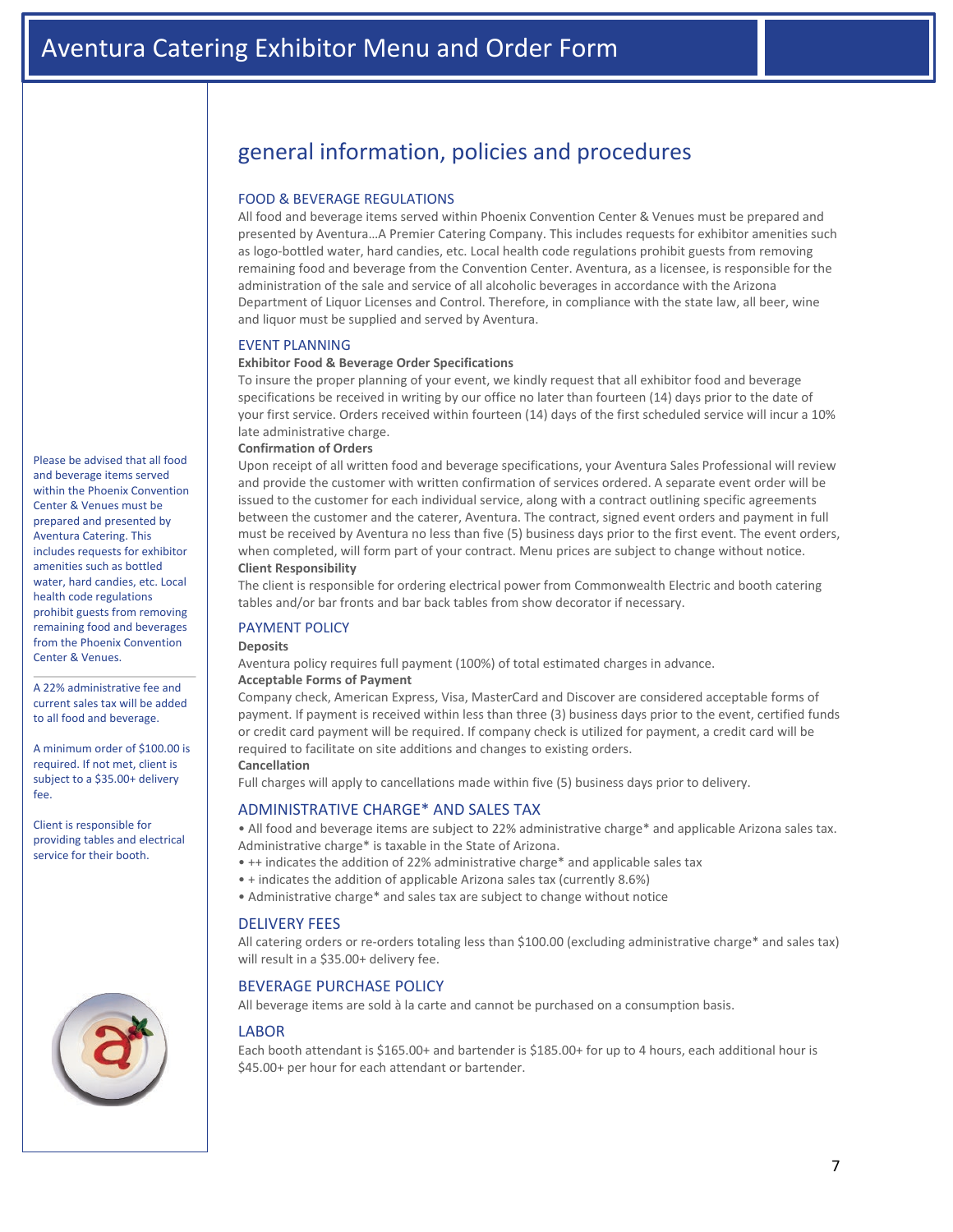## **Exhibitor Booth Catering Order Form**

Please fax or email your completed order and credit card authorization form to (602) 534-8603 or Sandy Brown at Brown-Sandy@aramark.com. Confirmation will be emailed to you.

| brown at <u>Brown Sanay Caramanceoni</u> . Committation will be emailed to you.<br><b>Show Name:</b> |                   |                 |          |  |                   |                         |                                        |                         |                    |
|------------------------------------------------------------------------------------------------------|-------------------|-----------------|----------|--|-------------------|-------------------------|----------------------------------------|-------------------------|--------------------|
| Company:                                                                                             |                   |                 |          |  |                   |                         |                                        |                         |                    |
| <b>Order Contact:</b>                                                                                |                   |                 |          |  |                   |                         |                                        |                         |                    |
| <b>Street Address:</b>                                                                               |                   |                 |          |  |                   |                         |                                        |                         |                    |
| City:                                                                                                |                   |                 |          |  | State:            | Zip:                    |                                        |                         |                    |
| Email:                                                                                               |                   |                 |          |  |                   |                         |                                        |                         |                    |
| Phone:<br>Fax:                                                                                       |                   |                 |          |  |                   |                         |                                        |                         |                    |
| Booth #:                                                                                             |                   |                 |          |  | # of Guests:      |                         |                                        |                         |                    |
| <b>On-Site Contact:</b>                                                                              |                   |                 |          |  |                   |                         |                                        |                         |                    |
| <b>On-Site Contact Cell:</b>                                                                         |                   |                 |          |  |                   |                         |                                        |                         |                    |
|                                                                                                      |                   |                 |          |  |                   |                         |                                        |                         |                    |
|                                                                                                      |                   |                 |          |  |                   |                         |                                        |                         |                    |
|                                                                                                      |                   |                 |          |  | <b>MENU ITEMS</b> |                         |                                        |                         |                    |
| <b>Service Date</b>                                                                                  | <b>Start Time</b> | <b>End Time</b> | Quantity |  |                   | <b>Item Description</b> |                                        | <b>Unit Price</b>       | <b>Total Price</b> |
|                                                                                                      |                   |                 |          |  |                   |                         |                                        |                         |                    |
|                                                                                                      |                   |                 |          |  |                   |                         |                                        |                         |                    |
|                                                                                                      |                   |                 |          |  |                   |                         |                                        |                         |                    |
|                                                                                                      |                   |                 |          |  |                   |                         |                                        |                         |                    |
|                                                                                                      |                   |                 |          |  |                   |                         |                                        |                         |                    |
|                                                                                                      |                   |                 |          |  |                   |                         |                                        |                         |                    |
|                                                                                                      |                   |                 |          |  |                   |                         |                                        |                         |                    |
|                                                                                                      |                   |                 |          |  |                   |                         |                                        |                         |                    |
|                                                                                                      |                   |                 |          |  |                   |                         |                                        |                         |                    |
|                                                                                                      |                   |                 |          |  |                   |                         |                                        | Subtotal                |                    |
|                                                                                                      |                   |                 |          |  |                   |                         | 22% Administrative Fee (if applicable) |                         |                    |
|                                                                                                      |                   |                 |          |  |                   |                         |                                        | 8.6% Sales Tax<br>Total |                    |